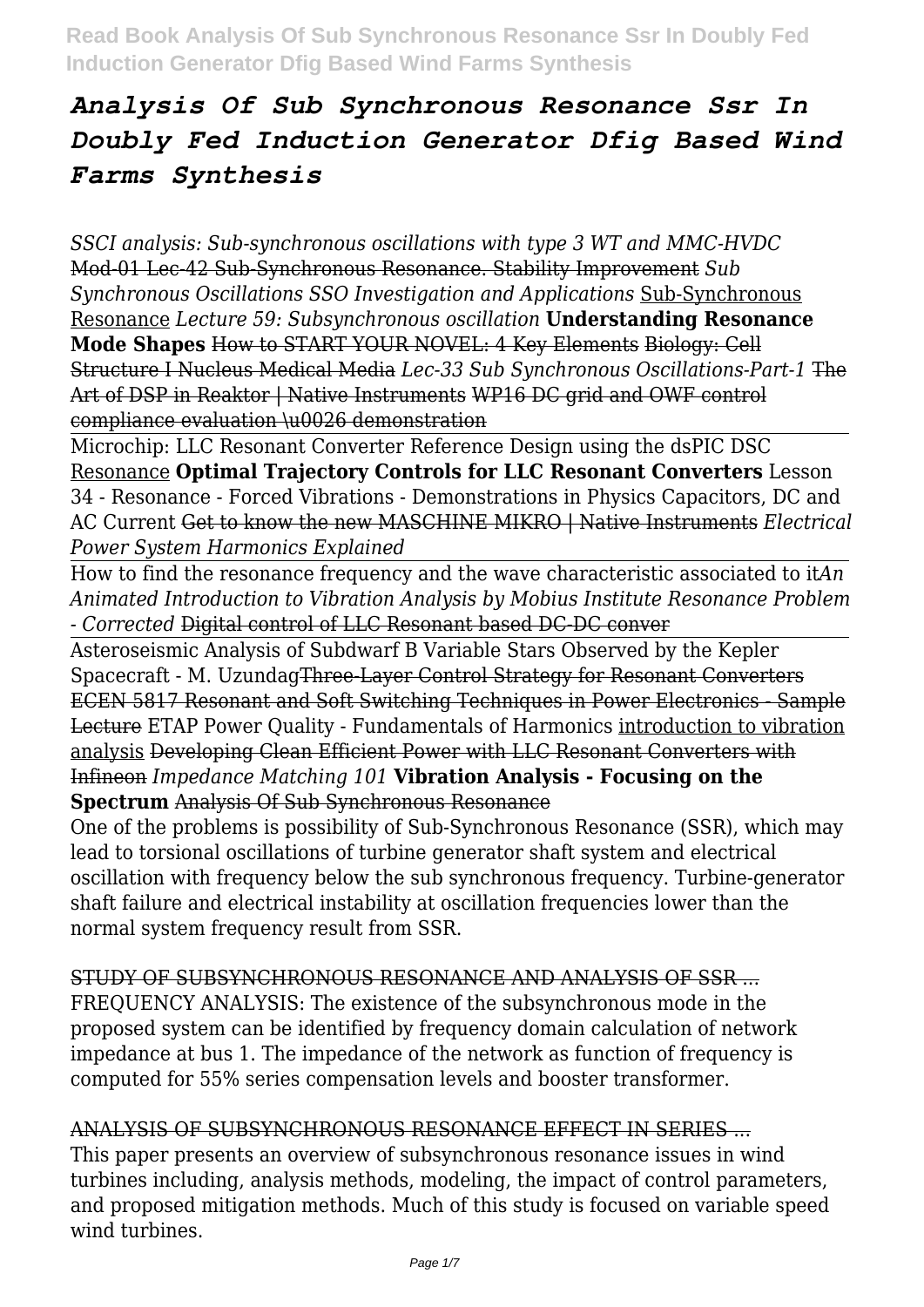# Overview of subsynchronous resonance analysis and control ...

Subsynchronous Resonance (SSR) "Subsynchronous resonance is an electric power system condition where the electric network exchanges energy with a turbine generator at one or more of the natural frequencies of the combined system below the synchronous frequency of the system." There are two aspects of the SSR problem.

# Analysis of Subsynchronous Resonance in Power Systems | K ...

Analysis of Sub-synchronous Resonance (SSR) in Doubly-fed Induction Generator (DFIG)-Based Wind Farms (Synthesis Lectures on Power Electronics) [Mohammadpour, Hossein Ali, Santi, Enrico] on Amazon.com. \*FREE\* shipping on qualifying offers. Analysis of Sub-synchronous Resonance (SSR) in Doubly-fed Induction Generator (DFIG)-Based Wind Farms (Synthesis Lectures on Power Electronics)

# Analysis of Sub-synchronous Resonance (SSR) in Doubly-fed ...

Although the real power evacuation is enhanced, there is a possibility for Sub-Synchronous Resonance (SSR) created by a series compensated capacitor in the grid to the wind farm. The SSR causes electro-mechanical stress in the wind turbine shaft, which ultimately leads to a point of weakness or fracture.

### Analysis of Sub-Synchronous Resonance in DFIG based Wind ...

Abstract. The subsynchronous resonance (SSR) is an important problem in the power system, and especially the series compensated transmission lines may cause SSR in the turbine generators, such that it leads to the electrical instability at subsynchronous frequencies and potential turbine-generator shaft failures.

Subsynchronous Resonance and FACTS-Novel Control Strategy ... Analysis of Sub-synchronous Resonance (SSR) in Doubly-fed Induction Generator (DFIG)-Based Wind Farms Synthesis Lectures on Power Electronics September 2015, 64 pages, (https://doi.org/10.2200/S00660ED1V01Y201508PEL009)

# Analysis of Sub-synchronous Resonance (SSR) in Doubly-fed ...

Characteristic Analysis of Subsynchronous Resonance in Practical Wind Farms Connected to Series-Compensated Transmissions. Abstract: The emerging subsynchronous resonance (SSR) caused by the interaction of wind turbine generators (WTGs) with series compensation has aroused great concerns. For this particular issue, this paper is aimed to fill the gap between theoretical studies and actual observations.

# Characteristic Analysis of Subsynchronous Resonance in ...

Mitigating and minimizing the impact of the sub-synchronous resonance-related phenomena in wind power plants has become the focus of power system research. This paper is a review of these phenomena, such as SSR, SSCI and SSTI, in various types of wind power plants. The analysis and mitigation techniques are also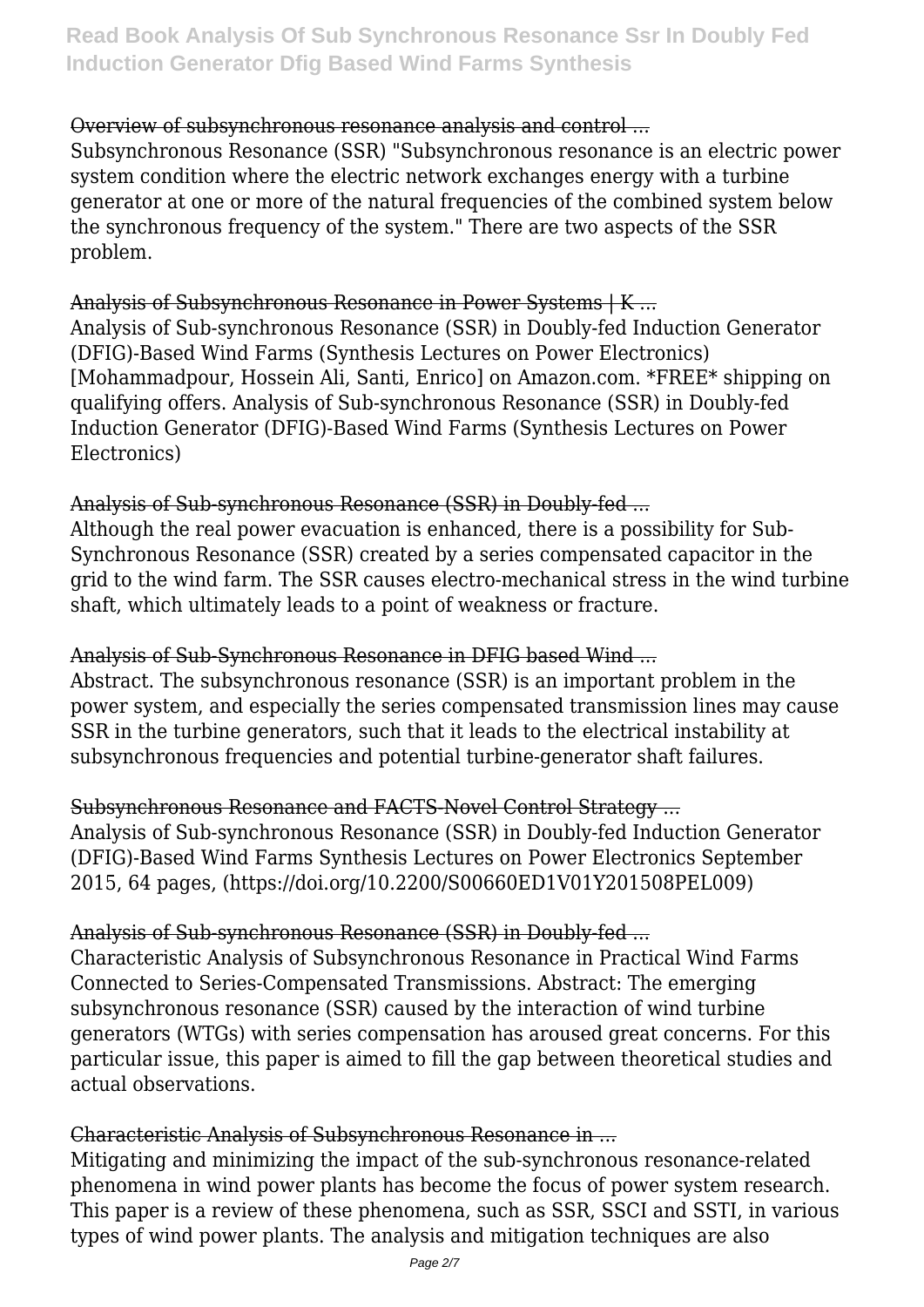#### presented.

### Sub-synchronous resonance in series compensated wind farm ...

Abstract:Sub-synchronous resonance (SSR) is the process which leads to the turbine generator shaft damage. This work addresses Contributions of synchronous generator rotor motion and induction generation to sustained sub- synchronous oscillation. The definitions regarding sub synchronous resonance phenomenon is presented.

#### International Journal of Innovative Research in Science ...

Analysis of Subsynchronous Resonance in Power Systems (Power Electronics and Power Systems) [Padiyar, K.R.] on Amazon.com. \*FREE\* shipping on qualifying offers. Analysis of Subsynchronous Resonance in Power Systems (Power Electronics and Power Systems)

### Analysis of Subsynchronous Resonance in Power Systems ...

principle of frequency scanning analysis is used to determine the risk of subsynchronous control interaction (SSCI) before an interconnection of wind farm. The tool measures the impedance of non-linear models containing power electronic devices (such as wind turbines) at sub-synchronous frequencies (SSF).

## Determination of Sub Synchronous Control Interaction ...

The objective of this thesis is to investigate the risk for instabilities due to SubSynchronous Resonances (SSR) conditions in large wind farms connected to series-compensated transmis- sion lines. In particular, the focus is on Doubly-Fed Induction Generator (DFIG) based wind farms.

### Subsynchronous Resonance in Doubly-Fed Induction Generator ...

Scope Frequency Scan Criteria Frequency Range IGE/SSCI Positive resistance at reactance crossover frequency (Generator  $+$  System)  $5 \sim 55$  Hz TI Positive Total Damping (Electrical De  $+$  Mechanical Dm) Dm at  $+/-1$  Hz of the modal frequency is utilized to compare to De.  $5 \sim 55$  Hz TA Less than 5% reactance dip within  $+/-3$ Hz of the 60 Hz complement of a modal frequency.  $* 5 \sim 55$  Hz

### Subsynchronous Resonance (SSR) Workshop

Abstract:This paper investigates a special class of dynamic power system problem, namely subsynchronous resonance (SSR) resulted from a series-compensated network connecting doubly-fed induction generator (DFIG) based wind farms.

### Subsynchronous Resonance Mitigation for Series-Compensated ...

However, the frightening factor in inserting the series capacitor is subsynchronous resonance (SSR) oscillations which can lead to shaft fatigue between turbine and generator set. This paper focuses on the analysis of SSR in series‐compensated doubly fed induction generator (DFIG)–based wind energy conversion systems (WECSs).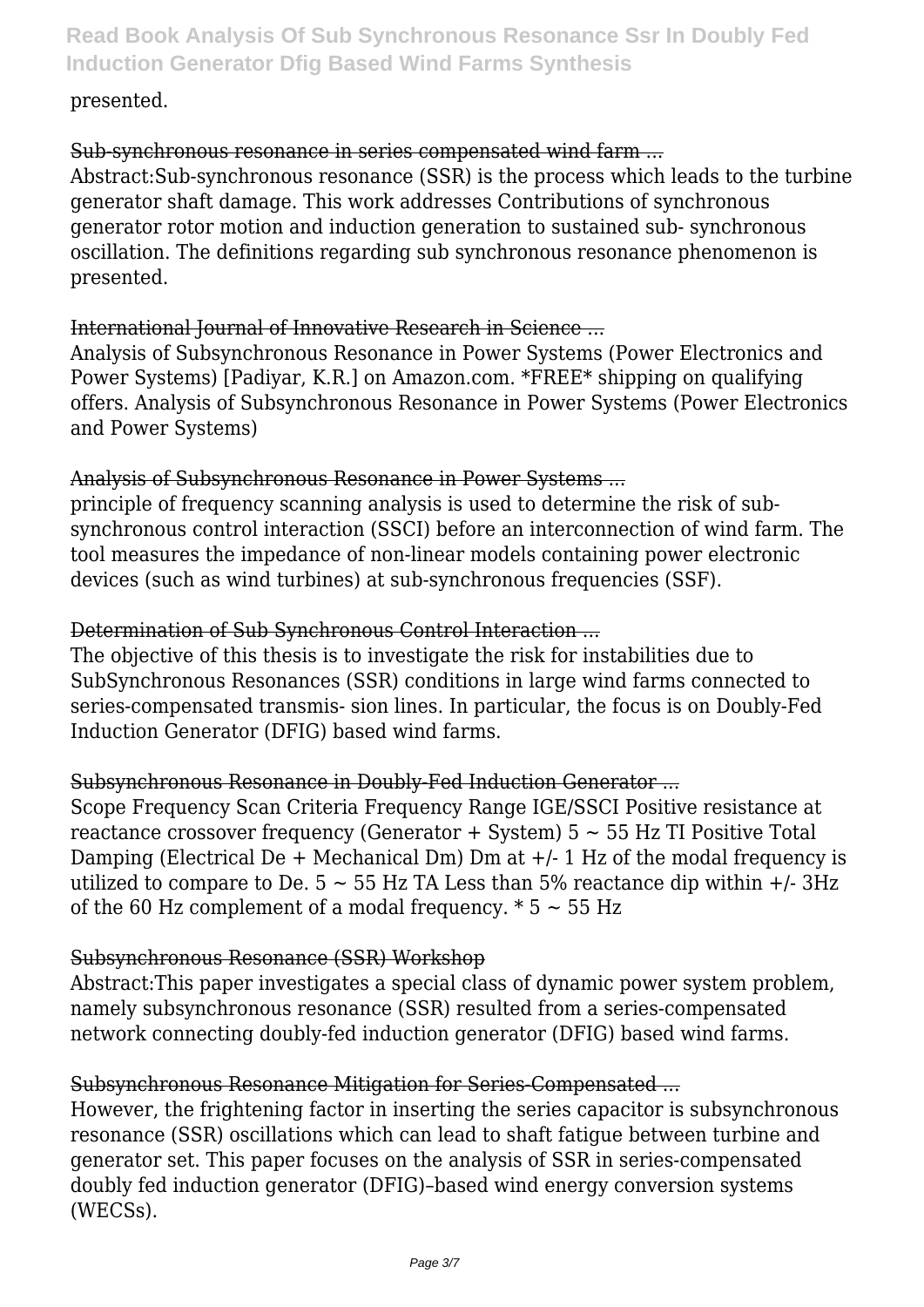# Detailed modelling and development of a laboratory ...

View 0 peer reviews of Detailed modelling and development of a laboratory prototype for the analysis of subsynchronous resonance in DFIG-based wind farm on Publons COVID-19 : add an open review or score for a COVID-19 paper now to ensure the latest research gets the extra scrutiny it needs.

# Detailed modelling and development of a laboratory ...

Analysis of Subsynchronous Resonance in Power Systems book. Read reviews from world's largest community for readers. 4. 2 Analysis of induction generator...

*SSCI analysis: Sub-synchronous oscillations with type 3 WT and MMC-HVDC* Mod-01 Lec-42 Sub-Synchronous Resonance. Stability Improvement *Sub Synchronous Oscillations SSO Investigation and Applications* Sub-Synchronous Resonance *Lecture 59: Subsynchronous oscillation* **Understanding Resonance Mode Shapes** How to START YOUR NOVEL: 4 Key Elements Biology: Cell Structure I Nucleus Medical Media *Lec-33 Sub Synchronous Oscillations-Part-1* The Art of DSP in Reaktor | Native Instruments WP16 DC grid and OWF control compliance evaluation \u0026 demonstration

Microchip: LLC Resonant Converter Reference Design using the dsPIC DSC Resonance **Optimal Trajectory Controls for LLC Resonant Converters** Lesson 34 - Resonance - Forced Vibrations - Demonstrations in Physics Capacitors, DC and AC Current Get to know the new MASCHINE MIKRO | Native Instruments *Electrical Power System Harmonics Explained*

How to find the resonance frequency and the wave characteristic associated to it*An Animated Introduction to Vibration Analysis by Mobius Institute Resonance Problem - Corrected* Digital control of LLC Resonant based DC-DC conver

Asteroseismic Analysis of Subdwarf B Variable Stars Observed by the Kepler Spacecraft - M. UzundagThree-Layer Control Strategy for Resonant Converters ECEN 5817 Resonant and Soft Switching Techniques in Power Electronics - Sample Lecture ETAP Power Quality - Fundamentals of Harmonics introduction to vibration analysis Developing Clean Efficient Power with LLC Resonant Converters with Infineon *Impedance Matching 101* **Vibration Analysis - Focusing on the Spectrum** Analysis Of Sub Synchronous Resonance

One of the problems is possibility of Sub-Synchronous Resonance (SSR), which may lead to torsional oscillations of turbine generator shaft system and electrical oscillation with frequency below the sub synchronous frequency. Turbine-generator shaft failure and electrical instability at oscillation frequencies lower than the normal system frequency result from SSR.

STUDY OF SUBSYNCHRONOUS RESONANCE AND ANALYSIS OF SSR ...

FREQUENCY ANALYSIS: The existence of the subsynchronous mode in the proposed system can be identified by frequency domain calculation of network impedance at bus 1. The impedance of the network as function of frequency is computed for 55% series compensation levels and booster transformer.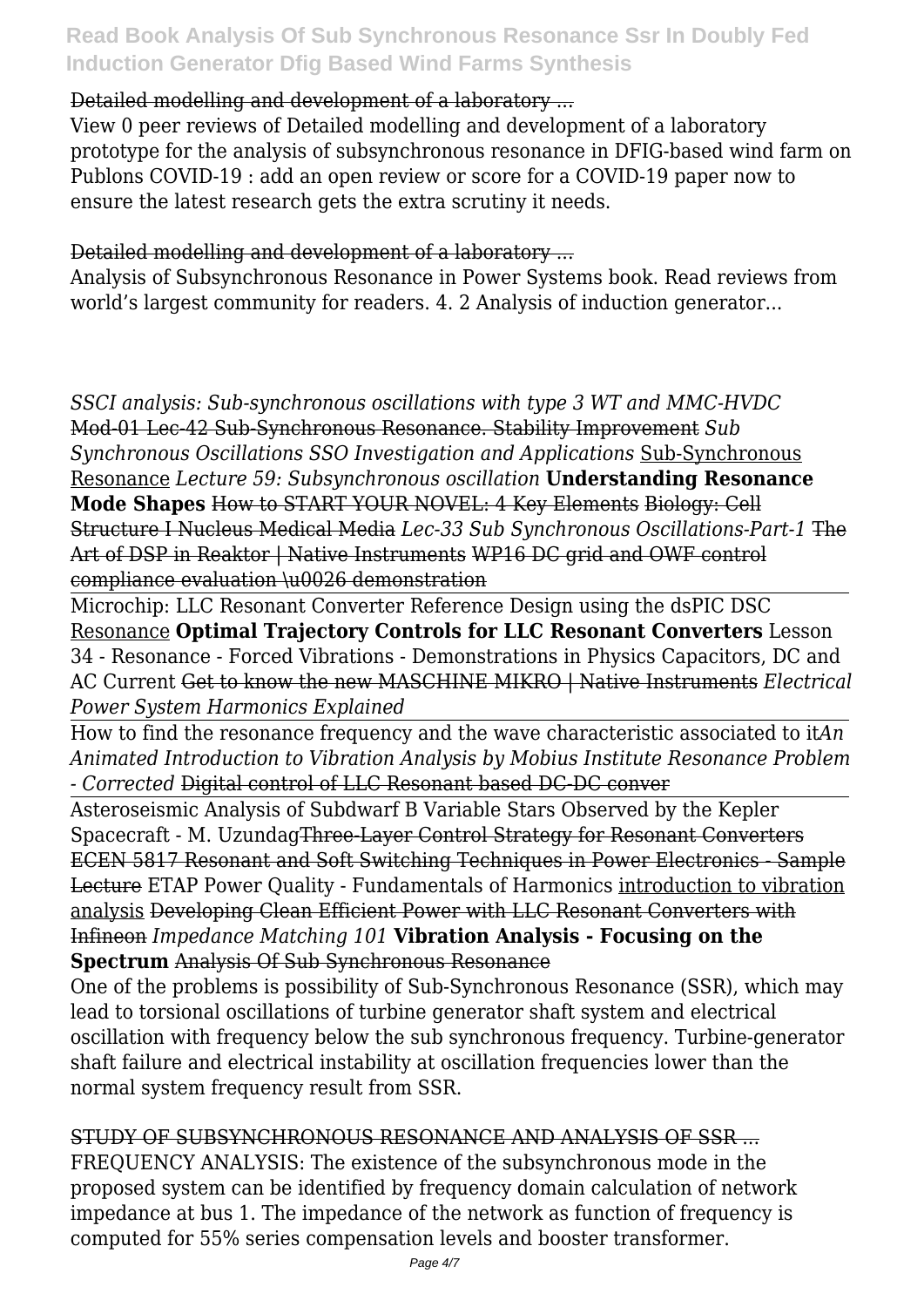# ANALYSIS OF SUBSYNCHRONOUS RESONANCE EFFECT IN SERIES ...

This paper presents an overview of subsynchronous resonance issues in wind turbines including, analysis methods, modeling, the impact of control parameters, and proposed mitigation methods. Much of this study is focused on variable speed wind turbines.

## Overview of subsynchronous resonance analysis and control ...

Subsynchronous Resonance (SSR) "Subsynchronous resonance is an electric power system condition where the electric network exchanges energy with a turbine generator at one or more of the natural frequencies of the combined system below the synchronous frequency of the system." There are two aspects of the SSR problem.

# Analysis of Subsynchronous Resonance in Power Systems | K ...

Analysis of Sub-synchronous Resonance (SSR) in Doubly-fed Induction Generator (DFIG)-Based Wind Farms (Synthesis Lectures on Power Electronics) [Mohammadpour, Hossein Ali, Santi, Enrico] on Amazon.com. \*FREE\* shipping on qualifying offers. Analysis of Sub-synchronous Resonance (SSR) in Doubly-fed Induction Generator (DFIG)-Based Wind Farms (Synthesis Lectures on Power Electronics)

# Analysis of Sub-synchronous Resonance (SSR) in Doubly-fed ...

Although the real power evacuation is enhanced, there is a possibility for Sub-Synchronous Resonance (SSR) created by a series compensated capacitor in the grid to the wind farm. The SSR causes electro-mechanical stress in the wind turbine shaft, which ultimately leads to a point of weakness or fracture.

# Analysis of Sub-Synchronous Resonance in DFIG based Wind ...

Abstract. The subsynchronous resonance (SSR) is an important problem in the power system, and especially the series compensated transmission lines may cause SSR in the turbine generators, such that it leads to the electrical instability at subsynchronous frequencies and potential turbine-generator shaft failures.

Subsynchronous Resonance and FACTS-Novel Control Strategy ... Analysis of Sub-synchronous Resonance (SSR) in Doubly-fed Induction Generator (DFIG)-Based Wind Farms Synthesis Lectures on Power Electronics September 2015, 64 pages, (https://doi.org/10.2200/S00660ED1V01Y201508PEL009)

### Analysis of Sub-synchronous Resonance (SSR) in Doubly-fed ...

Characteristic Analysis of Subsynchronous Resonance in Practical Wind Farms Connected to Series-Compensated Transmissions. Abstract: The emerging subsynchronous resonance (SSR) caused by the interaction of wind turbine generators (WTGs) with series compensation has aroused great concerns. For this particular issue, this paper is aimed to fill the gap between theoretical studies and actual observations.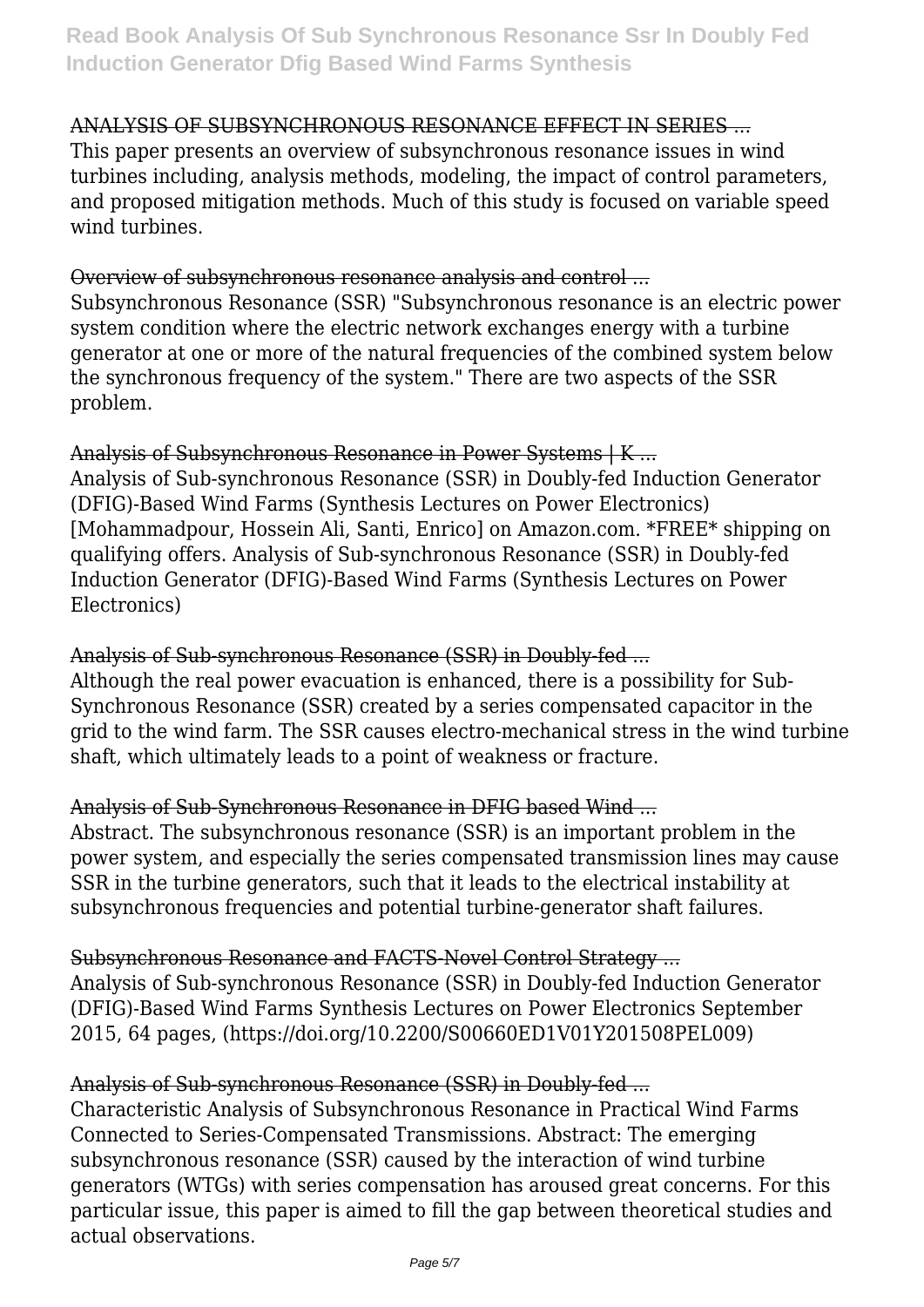# Characteristic Analysis of Subsynchronous Resonance in ...

Mitigating and minimizing the impact of the sub-synchronous resonance-related phenomena in wind power plants has become the focus of power system research. This paper is a review of these phenomena, such as SSR, SSCI and SSTI, in various types of wind power plants. The analysis and mitigation techniques are also presented.

# Sub-synchronous resonance in series compensated wind farm ...

Abstract:Sub-synchronous resonance (SSR) is the process which leads to the turbine generator shaft damage. This work addresses Contributions of synchronous generator rotor motion and induction generation to sustained sub- synchronous oscillation. The definitions regarding sub synchronous resonance phenomenon is presented.

# International Journal of Innovative Research in Science ...

Analysis of Subsynchronous Resonance in Power Systems (Power Electronics and Power Systems) [Padiyar, K.R.] on Amazon.com. \*FREE\* shipping on qualifying offers. Analysis of Subsynchronous Resonance in Power Systems (Power Electronics and Power Systems)

## Analysis of Subsynchronous Resonance in Power Systems ...

principle of frequency scanning analysis is used to determine the risk of subsynchronous control interaction (SSCI) before an interconnection of wind farm. The tool measures the impedance of non-linear models containing power electronic devices (such as wind turbines) at sub-synchronous frequencies (SSF).

# Determination of Sub Synchronous Control Interaction ...

The objective of this thesis is to investigate the risk for instabilities due to SubSynchronous Resonances (SSR) conditions in large wind farms connected to series-compensated transmis- sion lines. In particular, the focus is on Doubly-Fed Induction Generator (DFIG) based wind farms.

### Subsynchronous Resonance in Doubly-Fed Induction Generator ...

Scope Frequency Scan Criteria Frequency Range IGE/SSCI Positive resistance at reactance crossover frequency (Generator  $+$  System)  $5 \sim 55$  Hz TI Positive Total Damping (Electrical De + Mechanical Dm) Dm at  $+/-1$  Hz of the modal frequency is utilized to compare to De.  $5 \sim 55$  Hz TA Less than 5% reactance dip within  $+/-3$ Hz of the 60 Hz complement of a modal frequency.  $* 5 \sim 55$  Hz

# Subsynchronous Resonance (SSR) Workshop

Abstract:This paper investigates a special class of dynamic power system problem, namely subsynchronous resonance (SSR) resulted from a series-compensated network connecting doubly-fed induction generator (DFIG) based wind farms.

Subsynchronous Resonance Mitigation for Series-Compensated ...